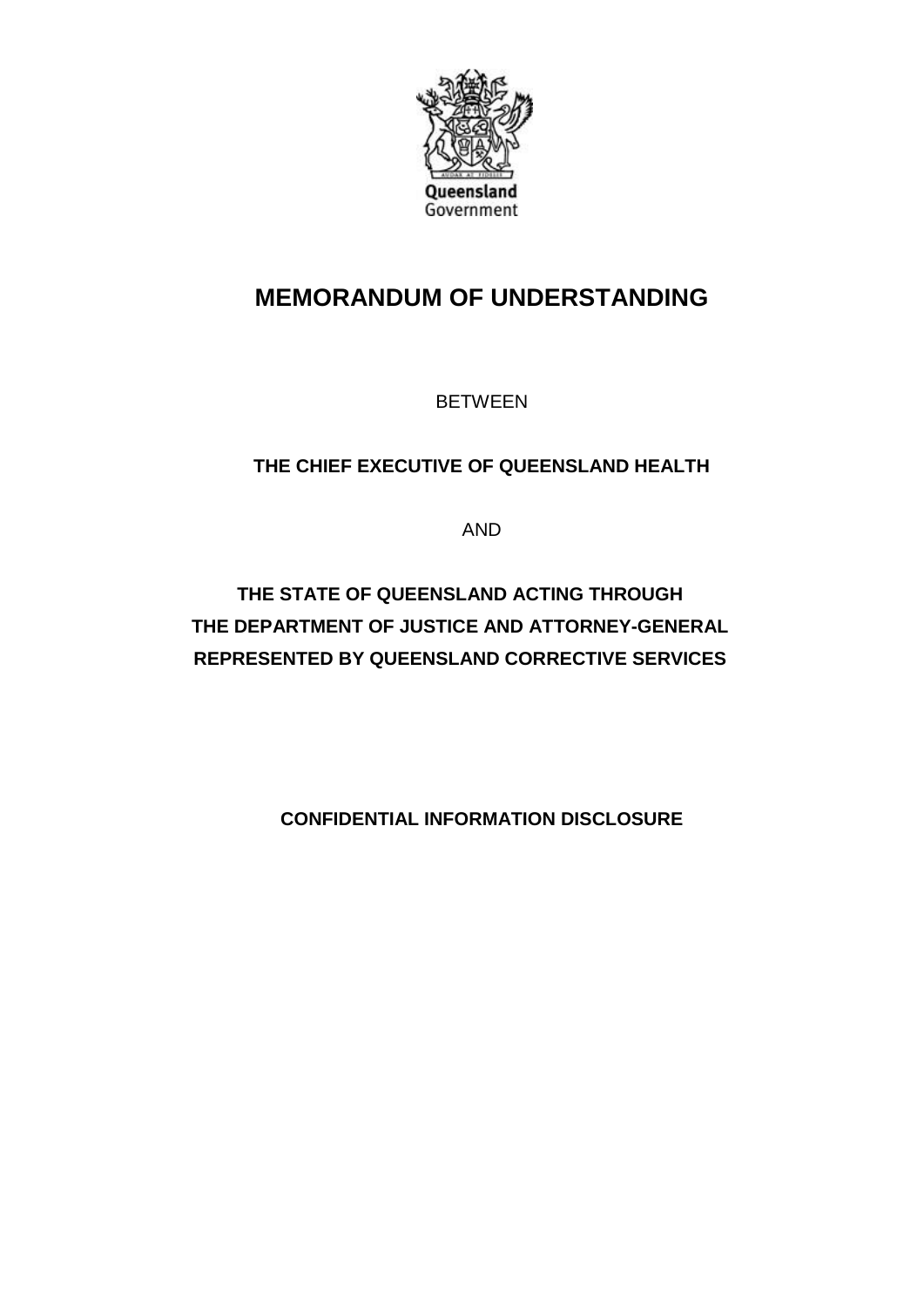This **MEMORANDUM OF UNDERSTANDING** ('MOU') is made on the 29th day of March 2018.

## BETWEEN

**The Chief Executive of Queensland Health** ('**Queensland Health**'), 147-163 Charlotte Street, Brisbane, in the State of Queensland

AND

**The State of Queensland acting through the Department of Justice and Attorney-General, represented by Queensland Corrective Services** ('**Queensland Corrective Services**'), 50 Ann Street, Brisbane, in the State of Queensland.

## **PURPOSE**

The purpose of this MOU is to enable the sharing of Confidential Information between Queensland Health and Queensland Corrective Services ('the Parties') in circumstances where other legislative avenues for obtaining Confidential Information, in particular through obtaining consent of the Prisoner, have been exhausted.

The sharing of Confidential Information under this MOU will enable both Parties to undertake their respective roles and responsibilities, and to facilitate coordinated Health Services for Prisoners.

This MOU is supported by Operating Guidelines that provide additional detail for Queensland Health and Queensland Corrective Services Authorised Staff.

## **RECITALS**

- **A.** Queensland Health and Queensland Corrective Services acknowledge that each party has their respective roles and responsibilities with regard to Prisoners within the Queensland Corrective Services System.
- **B.** Queensland Health and Queensland Corrective Services wish to work in full cooperation to ensure the effective and efficient delivery of Health Services to Prisoners by Queensland Health and the management of Prisoners by Queensland Corrective Services, through the exchange of Confidential Information between Queensland Health and Queensland Corrective Services.
- **C.** Queensland Corrective Services is responsible for the humane containment, supervision and rehabilitation of Prisoners in Corrective Services Facilities.
- **D.** Since 2012, service agreements under the *Hospital and Health Boards Act 2011* between the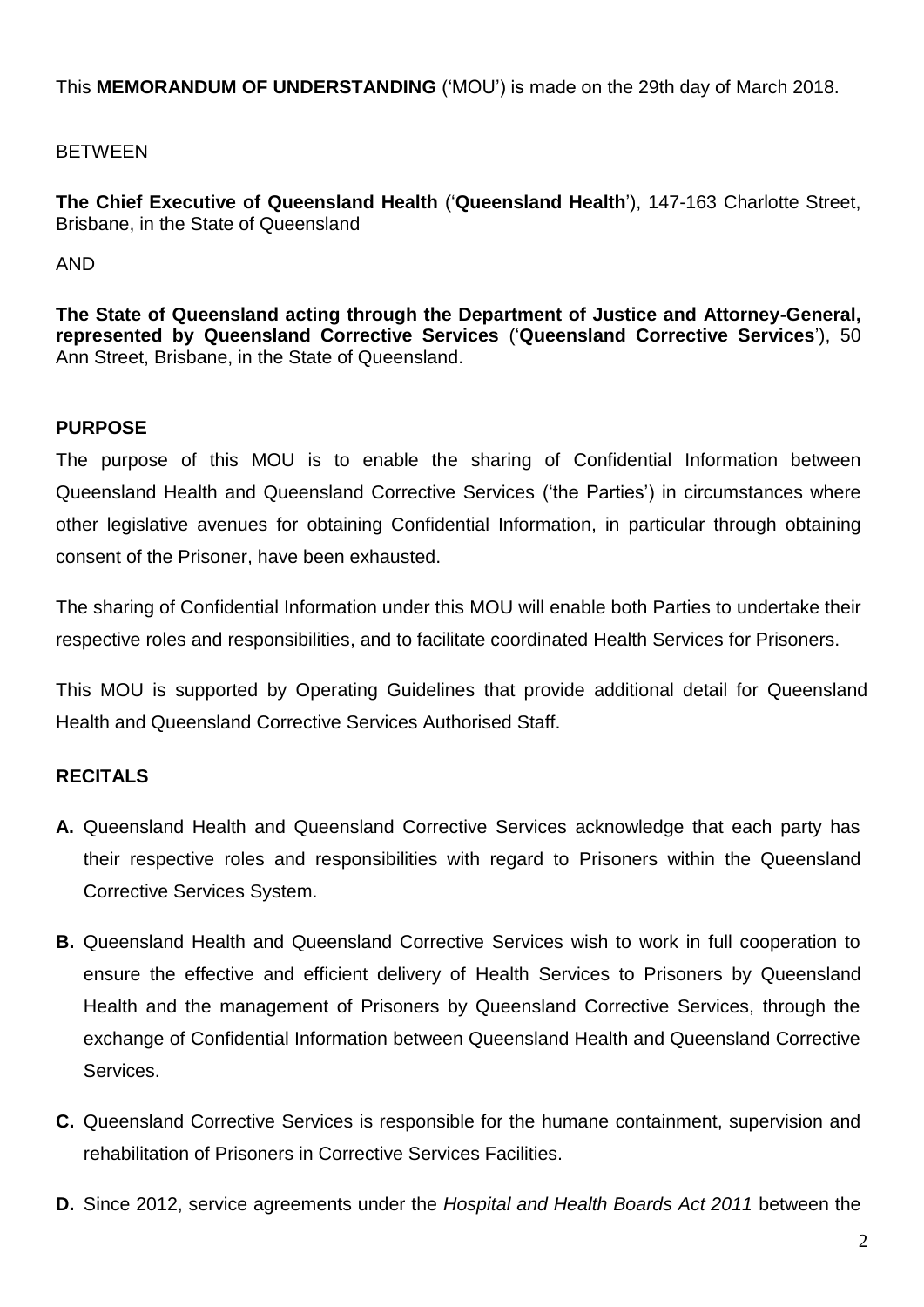Chief Executive of Queensland Health and relevant Hospital and Health Services have provided for the delivery of Health Services to Prisoners in most Corrective Services Facilities in Queensland. The Prison Mental Health Service provides Mental Health Services to Prisoners with a Mental Illness and the Prison Health Service and Offender Health Service provides Primary Health Care services such as medical, nursing, dental, optometry, radiology, pathology, dietary and sexual health care.

- **E.** Authorised Staff have an obligation to maintain confidentiality with regard to Confidential Information. Designated Persons are prohibited from disclosing Confidential Information unless one of the exceptions to s.142 of the *Hospital and Health Boards Act 2011* apply. This MOU is prescribed under the exception provided at s.151(1)(b)(i) of the *Hospital and Health Boards Act 2011* to allow for disclosure of Confidential Information as described within this MOU. Informed Persons may only disclose Confidential Information under s.341 of the *Corrective Services Act 2006.*
- **F.** The MOU is not intended to exclude other processes upon which either Party can rely for seeking information from the other party, including where disclosure is provided with the consent of the Prisoner.
- **G.** The existence of this MOU cannot and does not preclude disclosure of Confidential Information by a Designated Person under any other exceptions in Part 7 of the *Hospital and Health Boards Act 2011*, where appropriate and/or allowable.
- **H.** This MOU does not authorise the disclosure of Personal Information. Strict privacy obligations apply to the use and disclosure of Personal Information under the *Information Privacy Act 2009*, and Personal Information may only be disclosed under authority, and subject to, the relevant provisions of the Act, including compliance with the National Privacy Principles of the Act.
- **I.** It is not intended that this MOU create any contractual relationship or that it be legally binding on the Parties.
- **J.** This MOU revokes and replaces the MOU titled 'Memorandum of Understanding between the Chief Executive of Queensland Health and the State of Queensland acting through the Department of Justice and Attorney-General Queensland Corrective Services Confidential Information Disclosure' previously executed by the Parties on 24 November 2016.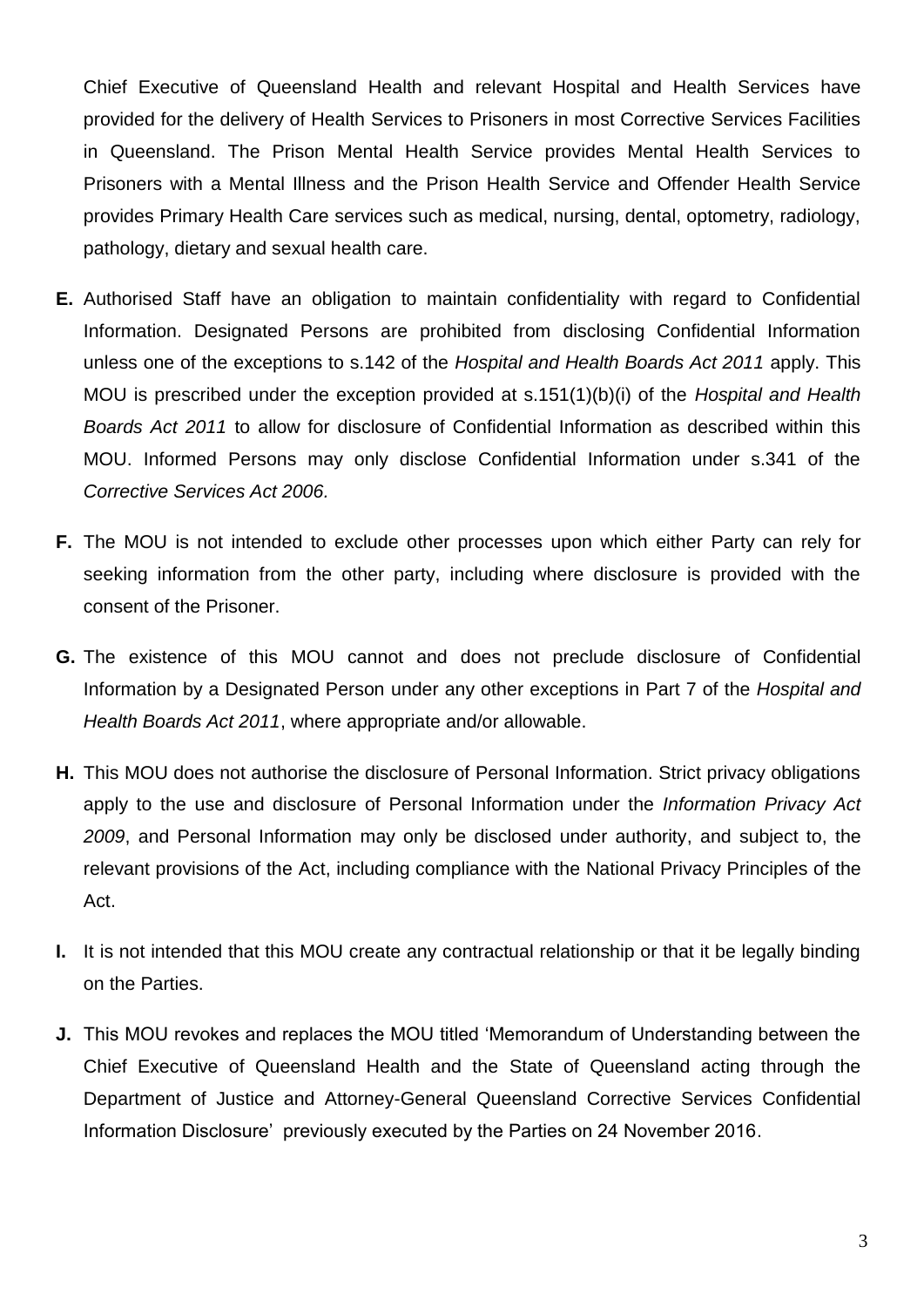### **THE PARTIES TO THIS MOU AGREE AS FOLLOWS:**

#### **1. DEFINITIONS**

In this MOU the following definitions apply:

**At Risk Assessment** means the process of gathering, analysing and interpreting information to support decision making about a Prisoner who is considered to be at-risk of self-harm or suicide.

**Authorised Mental Health Service** has the same meaning as the definition of the term 'Authorised Mental Health Service' in Schedule 3 of the *Mental Health Act 2016*.

### **Authorised Staff** means:

- i. for Queensland Health, a Designated Person; and
- ii. for Queensland Corrective Services, an Informed Person who has delegation to disclose Confidential Information under s.341 of the *Corrective Services Act 2006.*

**Business Day** means between 9.00am and 5.00pm on a day other than a Saturday, Sunday or public holiday at Brisbane in the State of Queensland.

**Chief Executive** means the Chief Executive of Queensland Health and has the same meaning as the definition of the term 'Chief Executive' in Schedule 2 of the *Hospital and Health Boards Act 2011*.

**Classified Patient** has the same meaning as the definition of the term 'Classified Patient' in Schedule 3 and s.64 of the *Mental Health Act 2016*.

**Commissioner** means the Commissioner of Queensland Corrective Services.

## **Confidential Information** means:

- i. for information held by Queensland Health, the same meaning as the definition of the term 'Confidential Information' in s.139 of the *Hospital and Health Boards Act 2011* ; and
- ii. for information held by Queensland Corrective Services, the same meaning as the definition of the term 'Confidential Information' in s.341(4) of the *Corrective Services Act 2006*, but does not include:
	- a) information already disclosed to the general public, unless further disclosure of the information is prohibited by law; or
	- b) statistical or other information that could not reasonably be expected to result in the identification of the person to whom the information relates.

**Corrective Services Facility** has the same meaning as the definition of the term 'Corrective Services Facility' in Schedule 4 of the *Corrective Services Act 2006.*

**CS Act** means the *Corrective Services Act 2006* (Qld).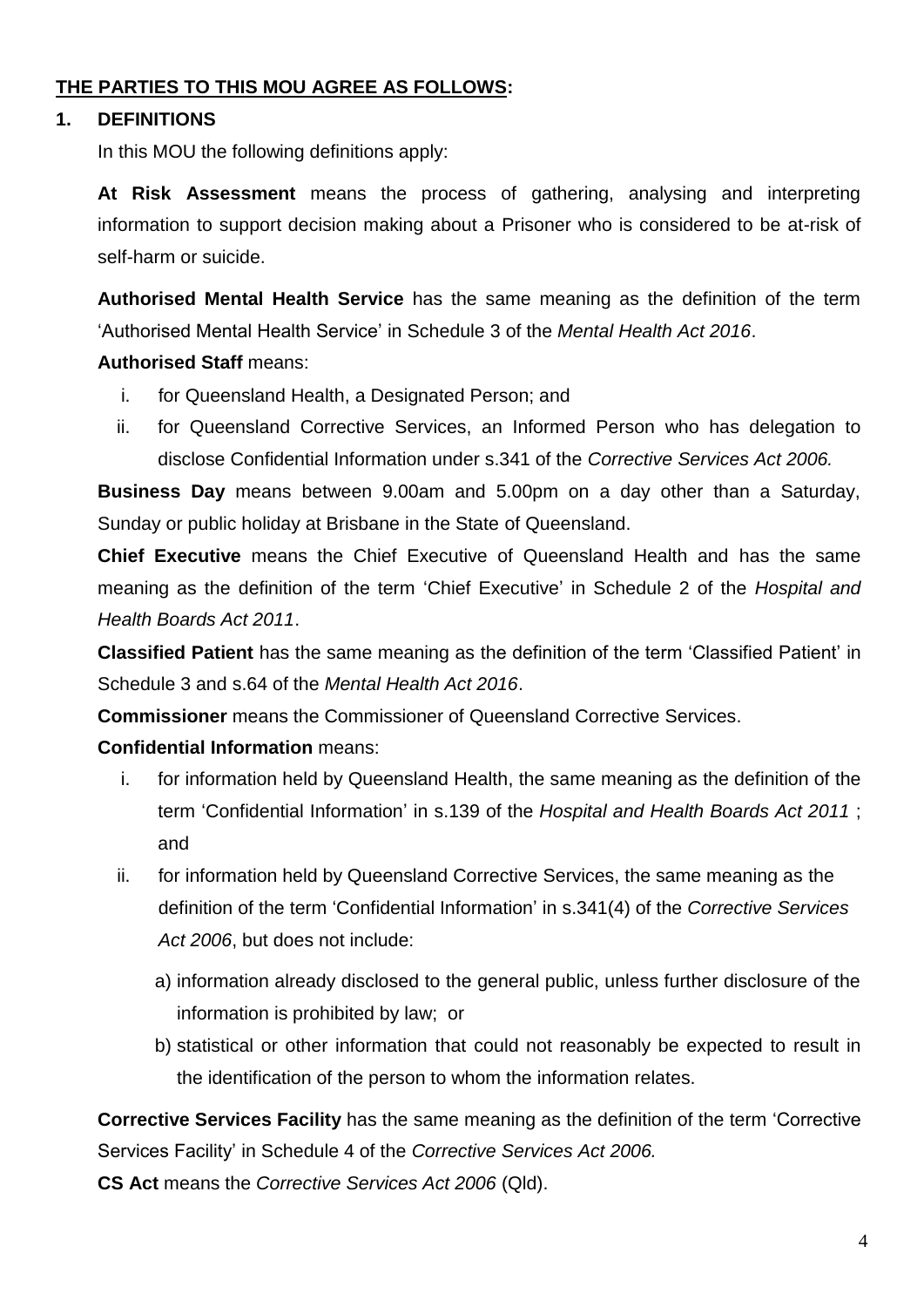**Custody** means held in the custody of the chief executive of Queensland Corrective Services in a Corrective Services Facility, whether on remand or incarcerated under State or Federal law.

**Death in Custody** has the same meaning as the term 'Death in Custody' in s.10 of the *Coroners Act 2003* and includes one month after Release Date.

**Designated Person** for Queensland Health has the same meaning as the term 'Designated Person' in s.139A of the *Hospital and Health Boards Act 2011*.

**Director-General, DJAG** for the purposes of this MOU means the Director-General of the Department of Justice and the Attorney-General; or another chief executive who may have responsibility for the administration of the CS Act from time to time.

**Disclosure** includes providing Confidential Information orally, in writing, and in any other format.

**DJAG** means the Department of Justice and Attorney-General.

**Engaged Service Provider** has the same meaning as the definition of the term 'Engaged Service Provider' in s.272 of the CS Act*.*

**Forensic Patient** has the same meaning as the definition of the term 'Forensic Patient' in Schedule 3 of the *Mental Health Act 2016.*

**Health Facility** has the same meaning as the definition of the term Public Sector Health Service Facility in Schedule 2 of the *Hospital and Health Boards Act 2011*.

**Health Service** has the same meaning as:

- i. the definition of the term 'Health Service' in Schedule 3 of the *Mental Health Act 2016* ; and
- ii. the definition of the term 'Health Service' in s.15 of the *Hospital and Health Boards Act 2011*;

and includes the prevention, treatment, and management of physical and mental illness and the preservation of physical and mental well-being.

**HHB Act** means the *Hospital and Health Boards Act 2011* (Qld).

**HHS** means a Hospital and Health Service.

**Hospital and Health Service** has the same meaning as the definition of the term 'Hospital and Health Service' in Schedule 2 of the *Hospital and Health Boards Act 2011*.

**Immediate Risk Needs Assessment** identifies any immediate risks or needs that require immediate attention upon a Prisoner's admission to the Queensland custodial system or arrival after transfer from community supervision to a custodial facility.

**Information** includes verbal information; a document (as defined in s.36 of the *Acts Interpretation Act 1954* (Qld)); a statement; or any other form of media whatsoever, including electronic communication, on which Information is recorded.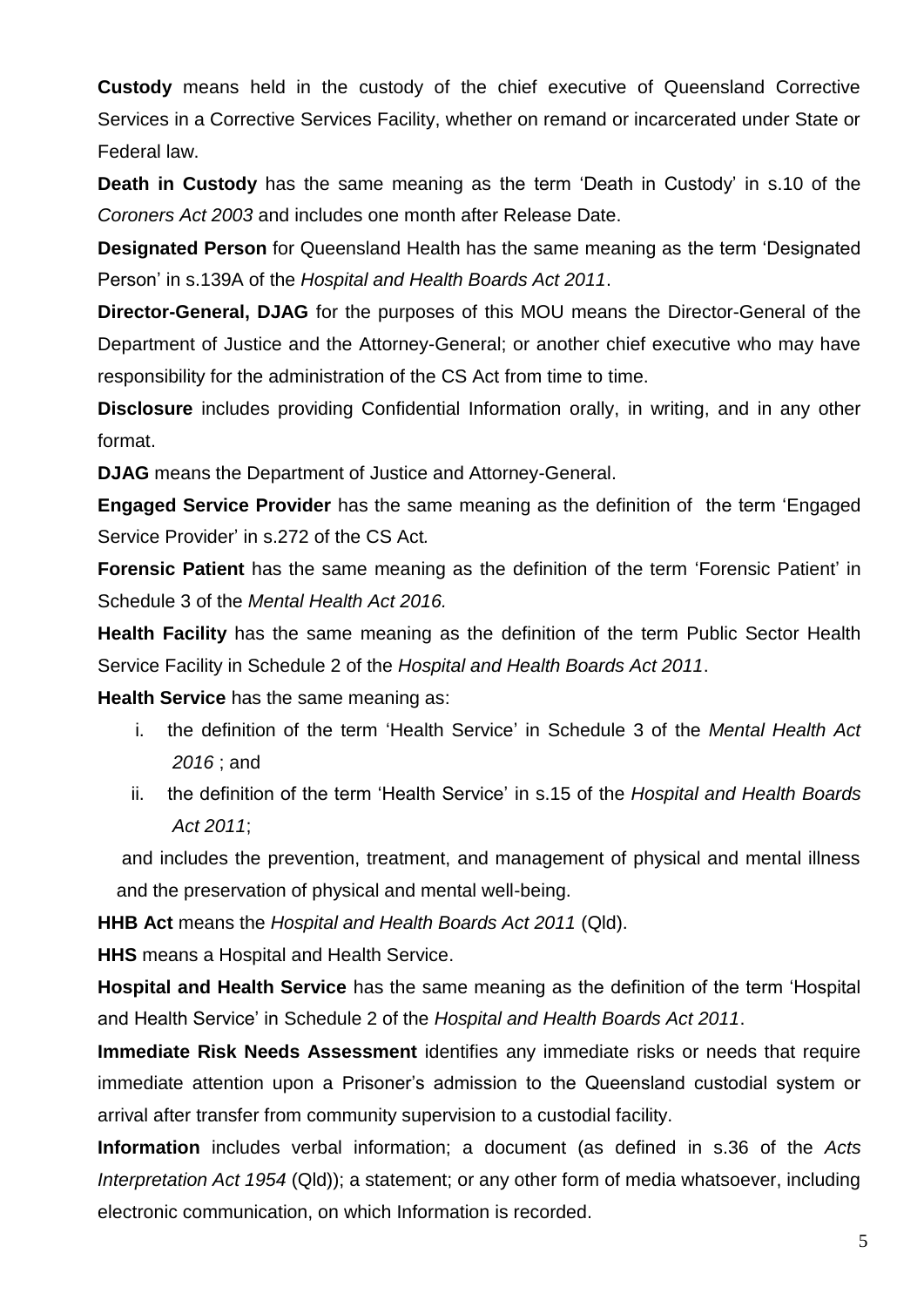**Informed Person** for Queensland Corrective Services has the same meaning as the definition of the term in s.341 of the CS Act*.*

**IP Act** means the *Information Privacy Act 2009* (Qld).

**Legal Proceeding** includes, but is not limited to, an application under the *Dangerous Prisoners (Sexual Offenders) Act 2003* (Qld) and an initial notice under s.9A of the *Personal Injuries Proceedings Act 2002* (Qld)*.*

**Mental Health Services** has the same meaning as the definition of the term 'Treatment' in Schedule 3 of the *Mental Health Act 2016* and means, for a person who has a mental illness, anything done, or to be done, with the intention of having a therapeutic effect on the person's illness**.**

**Mental Illness** means has the same meaning as the definition of the term 'Mental Illness' in s.10 of the *Mental Health Act 2016*.

**MH Act** means the *Mental Health Act 2016* (Qld).

**MOU** means this Memorandum of Understanding.

**Notice** means a notice in writing under or in connection with the MOU from one Party to the other Party.

**Offender Health Services** means the HHS that provides Prisoners with access to health practitioners for the purpose of Primary Health Care, dental, optometry, radiology, pathology, dietary and sexual health care provision.

**Operating Guidelines** means the guidelines that are used by Authorised Staff to operate the MOU.

**Parole Board** has the same meaning as the definition of the term 'Parole Board' in s.204 of the CS Act.

**Parties** mean the signatories to this MOU.

**Patient** means any individual who is receiving either Primary Health Care Services or other Health Services from the Offender Health Service or Prison Health Service or Mental Health Services from Prison Mental Health Services.

**Personal Information** has the same meaning as the term 'Personal Information' in s.12 of the IP Act*.*

**Primary Health Care** means a basic level of health care that includes the promotion of health, early diagnosis of disease and disability and prevention of disease. It is generally the first line of health care, covering a broad range of health issues.

**Prison Health Services** includes Offender Health Services and means the HHS that provides Prisoners with access to health practitioners for the purpose of Primary Health Care, dental, optometry, radiology, pathology, dietary and sexual health care provision.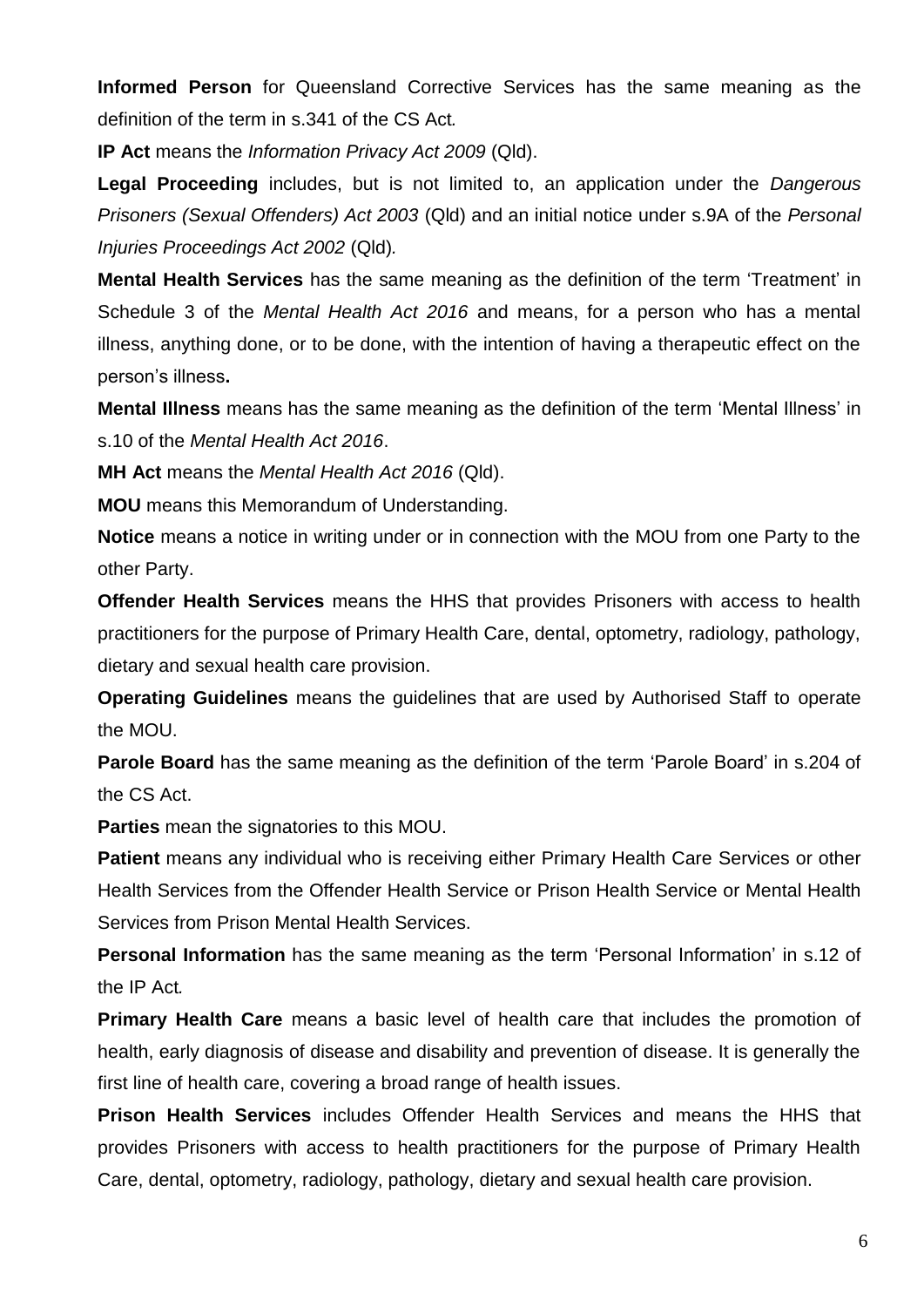**Prison Mental Health Service** means the in-reach Mental Health Services that provide specialist mental health care to consumers incarcerated in Corrective Services Facilities in Queensland.

**Prisoner** has the same meaning as the definition of the term 'Prisoner' in Schedule 4 of the CS Act and applies only to those Prisoners who have received, are currently receiving, or may receive Primary Health Care or Mental Health Services*.*

**QCS** means Queensland Corrective Services.

**Queensland Health** means the department and Hospital and Health Services, as described in s.8 of the HHB Act. Queensland Health is administered by the Queensland Minister for Health and Minister for Ambulance Services under Administrative Arrangements Orders issued under the *Constitution of Queensland 2001* (Qld).

**Queensland Corrective Services System** means the system responsible for community safety and crime prevention through the humane containment, supervision and rehabilitation of offenders.

**Regulation** means the *Hospital and Health Boards Regulation 2012* (Qld).

**Release Date** means the date of release from a Corrective Service Facility.

**Security and Classification Placement** means the process of assigning a prisoner's security classification in accordance with legislative requirements and informs the prisoner's level of supervision, placement and management requirements, taking into account their individual circumstances.

**Steering Committee** is the committee with the function to oversee the state-wide partnership between Queensland Health Prison Mental Health Services, Prison Health Services and Offender Health Services; and Queensland Corrective Services to ensure the effective provision of mental health services in Queensland Correctional Centres. For the purposes of this MOU, this Committee's function includes addressing implementation issues that arise in relation to the MOU.

#### **2. COMMENCEMENT AND DURATION**

- 2.1 This MOU will commence on the date it is prescribed in the Regulation and continue until the following occurs:
	- i. the Regulation is repealed; or
	- ii. all obligations under the MOU are satisfied and completed; or
	- iii. clauses 8 or 9 of this MOU are invoked.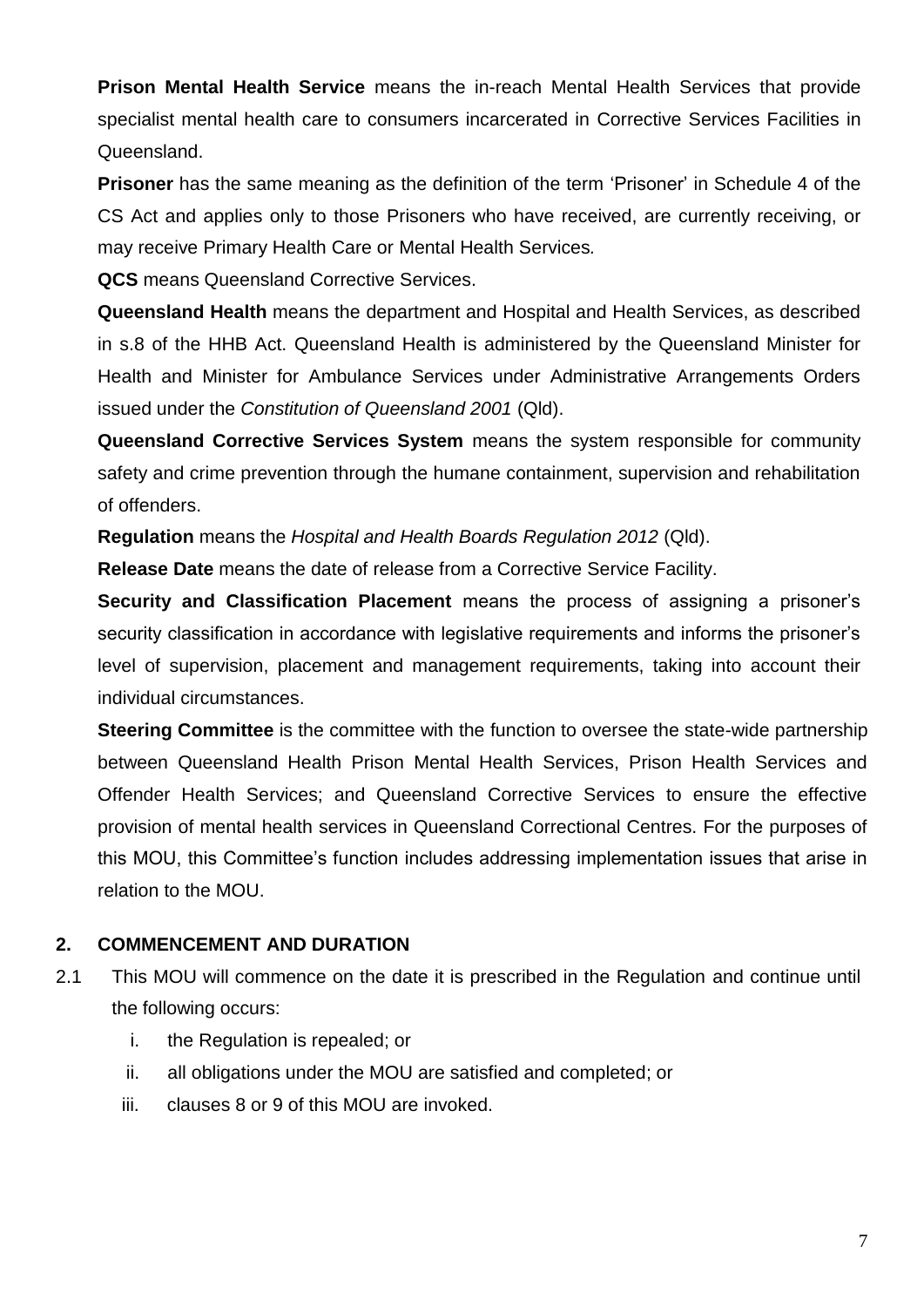## **3. OPERATION OF MOU**

- 3.1. The operation of this MOU is contingent on:
	- i. the MOU having been prescribed in the Regulation pursuant to s.151(1)(b)(i)(B) of the HHB Act; and
	- ii. the Chief Executive having made a determination that disclosure of Confidential Information by a Designated Person in the circumstances described in this MOU is in the public interest pursuant to s.151(1)(b)(ii) of the HHB Act; and
	- iii. the Chief Executive stating in writing that disclosure of Confidential Information by a Designated Person in the circumstances described in this MOU is in the public interest pursuant to s.151(1)(b)(ii) of the HHB Act, as evidenced by the signature of the Chief Executive, Queensland Health on this MOU; and
	- iv. the Director-General, DJAG having made a determination that disclosure of Confidential Information by an Informed Person in the circumstances described in this MOU complies with the provisions detailed under s.341(3) of the CS Act.

### **4. GUIDING PRINCIPLES**

- 4.1. The Parties agree that this MOU is based on mutual respect, cooperation and shared principles to ensure that Confidential Information can be shared to facilitate the management of Prisoners and enable the provision of a coordinated system of health care.
- 4.2. The Parties agree that in situations where there is a risk to the safety of Prisoners, staff members of Queensland Health, QCS or Engaged Service Providers, or members of the community, the primary consideration is ensuring the safety of all persons. In such a situation both Parties agree that maintaining the health needs of the Prisoner and the preservation of the Prisoner's rights and dignity will be significant considerations within the overall objective of ensuring the safety of all persons.

#### **5. INFORMATION NOT COVERED BY THIS MOU**

- 5.1. This MOU only applies to the disclosure of Confidential Information regarding Prisoners.
- 5.2. This MOU does not permit Designated Persons to disclose the following to QCS:
	- i. Confidential Information regarding persons who are not Patients or Prisoners (for the purpose of the MOU) and who are receiving Health Services.
	- ii. Information in the possession of Queensland Health for the purpose of Queensland Health meeting its obligations under the *Public Health Act 2005* (Qld), for example, Information contained within the Notifiable Conditions Register as defined within that Act.
	- iii. Information within the Queensland Health Monitoring of Dangerous Drugs (MODDS)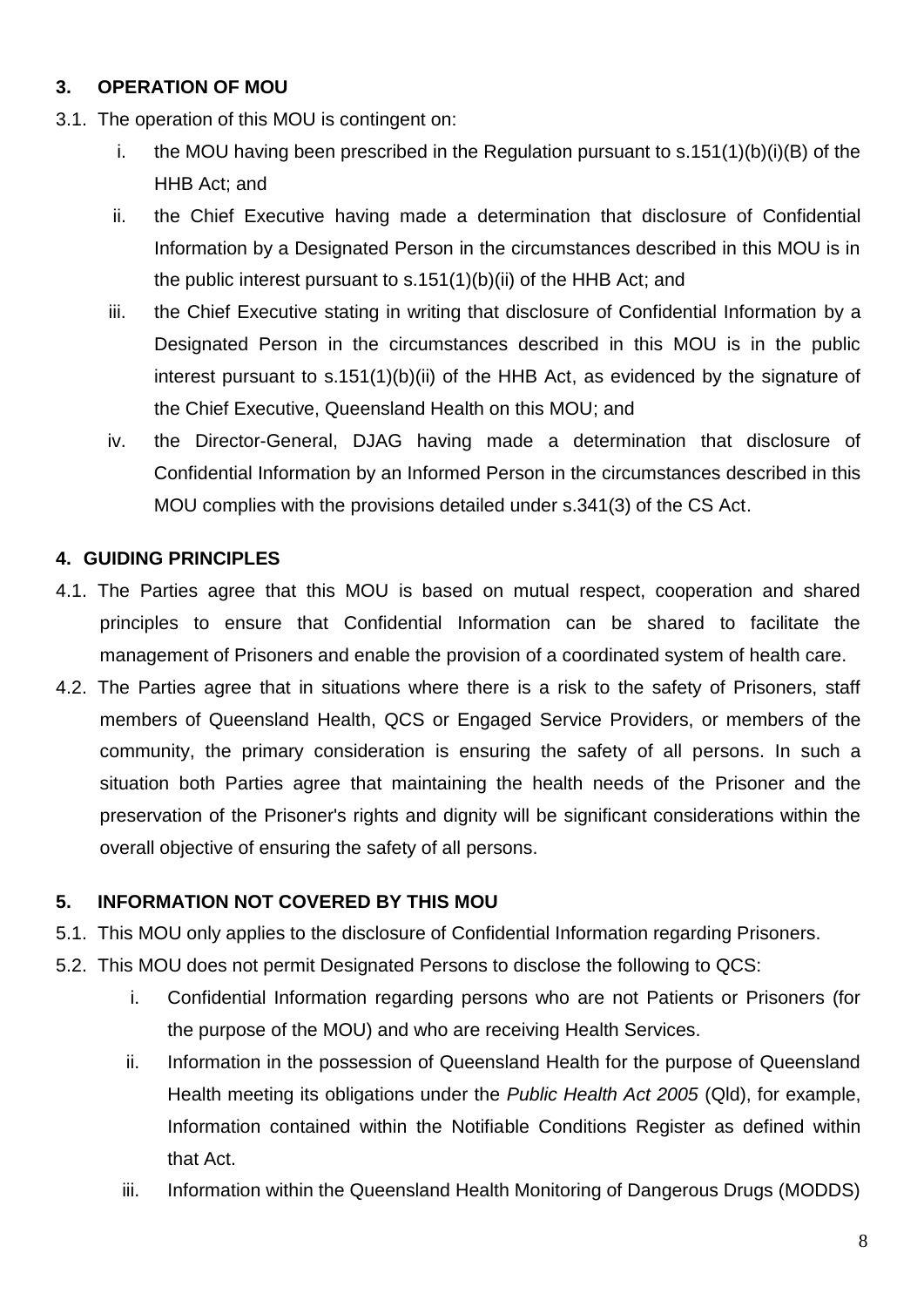database.

iv. Information for the Parole Board. Prisoner consent is required before Confidential Information is provided to the Parole Board.

#### **6. INFORMATION SHARING**

6.1. The following describes the protocols to be followed by the Parties for the sharing of Confidential Information with regard to Prisoners.

## 6.2. **Information provided by Queensland Health to QCS**

- 6.2.1 It is the preferred position of Queensland Health that disclosing Confidential Information to QCS should, in the first instance, be with the written consent of the Prisoner, pursuant to s.144 of the HHB Act.
- 6.2.2 If a prisoner has impaired capacity, the preferred position in relation to disclosing Confidential Information is in accordance with the supported decision making regimes established under the *Guardianship and Administration Act 2000*, the *Public Guardian Act 2014* and the *Powers of Attorney Act 1998*.
- 6.2.3 However, the Parties recognise that there will be situations where consent to disclose Confidential Information from a Prisoner cannot be obtained, and the disclosure is required to facilitate the safe and effective management of the Prisoner by the Parties.
- 6.2.4 The following table provide examples of the situations where Confidential Information may be disclosed by a Designated Person to QCS under this MOU.
- 6.2.5 The scenarios are not an exhaustive list, and there may be other circumstances where Confidential Information may be disclosed under this MOU. If a situation arises that is not described in the table below, a Designated Person should refer to the relevant contact person listed in the Operating Guidelines to this MOU and referred to under clause 10 'Dispute Resolution' for guidance on whether or not to disclose Confidential Information.
- 6.2.6 In all the situations, a Designated Person has the discretion not to disclose Confidential Information to QCS. However, this MOU has been entered into under the spirit of cooperation between the Parties.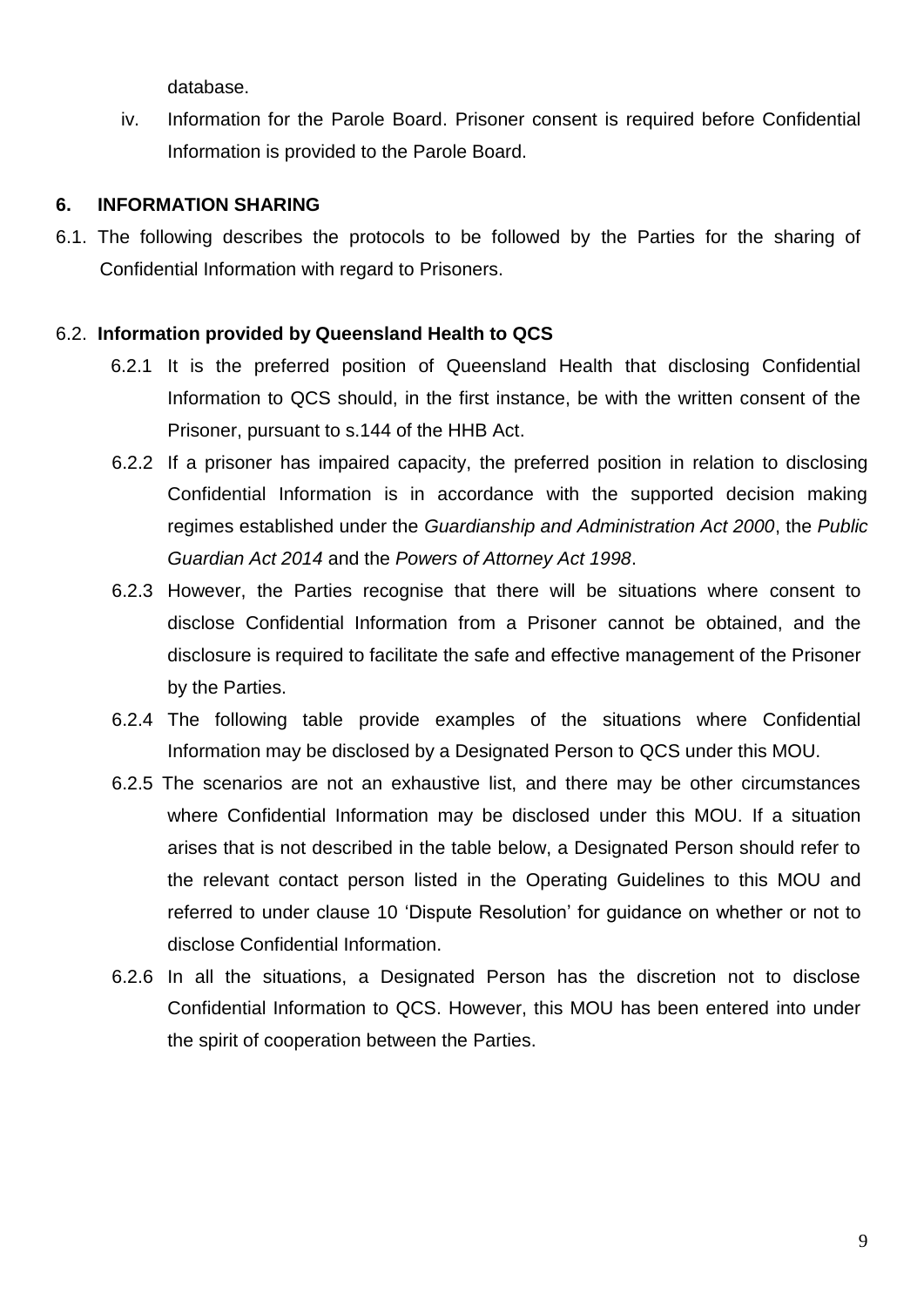| <b>QUEENSLAND HEALTH</b>                                                                                                                                                                                                                                                                                                                                                  |                                                                                                                                                                                                                                                                                                                                                                                                                                                                                              |
|---------------------------------------------------------------------------------------------------------------------------------------------------------------------------------------------------------------------------------------------------------------------------------------------------------------------------------------------------------------------------|----------------------------------------------------------------------------------------------------------------------------------------------------------------------------------------------------------------------------------------------------------------------------------------------------------------------------------------------------------------------------------------------------------------------------------------------------------------------------------------------|
| <b>CIRCUMSTANCES</b>                                                                                                                                                                                                                                                                                                                                                      | <b>EXAMPLE SCENARIO</b>                                                                                                                                                                                                                                                                                                                                                                                                                                                                      |
| Suicide attempt / self-harm history                                                                                                                                                                                                                                                                                                                                       | A Designated Person may identify that a Prisoner has<br>current risk factors which increase their risk of suicidal<br>or self-harm behaviour, including a history of suicidal<br>and self-harm behaviour. This Confidential Information<br>may be provided to QCS to establish that the Prisoner<br>has an elevated risk of suicide or self-harm and would<br>inform a more intensive management regime to<br>monitor the risk than would otherwise be provided<br>without this Information. |
| Any of the following:<br>Notable behavioural changes<br>e.g., increased affective<br>instability and associated<br>challenging behaviours<br>Notable mental state changes<br>$\bullet$<br>e.g., emergence of symptoms<br>of major mental illness, such<br>as hallucinations and<br>paranoia<br>Observable risk factors e.g.,<br>reported violent<br>ideation/intent/plan. | To inform the management of the Prisoner,<br>Confidential Information may be provided to QCS when<br>a Prisoner presents a possible risk that:<br>they may cause harm to themselves or other<br>persons, or<br>suffer serious mental or physical deterioration.                                                                                                                                                                                                                              |
| QCS management assessment,<br>planning and intervention regarding<br>a Prisoner - for example, conducting<br><b>Immediate Risk Needs</b><br>Assessments, and assessments<br>informing Security Classification and<br>Placement decisions regarding a<br>Prisoner                                                                                                          | To inform the management of the Prisoner,<br>Queensland Health may disclose to QCS, Confidential<br>Information in its possession that may impact upon<br>travel arrangements and /or may impact upon the<br>management and placement of a Prisoner by QCS in a<br>Corrective Services Facility. This may include, for<br>example, where a Prisoner has a history of self-harm<br>attempts; or has an existing medical condition.                                                            |
| QCS psychologists or counsellors                                                                                                                                                                                                                                                                                                                                          | When a QCS psychologist or counsellor is conducting<br>an At Risk Assessment, a Designated Person may<br>provide Confidential Information regarding that<br>Prisoner to facilitate an appropriate Security<br>Classification and Placement for that Prisoner that is<br>commensurate with the Prisoner's medical condition.                                                                                                                                                                  |
| Illness, medical condition or<br>medication that may impact upon the<br>behaviour of a Prisoner                                                                                                                                                                                                                                                                           | To assist with the management of a Prisoner who may<br>present with behaviours that relate to cognitive<br>impairment or psychiatric disorder that may impact<br>upon a Prisoner's vulnerability in a Corrective Services<br>Facility, a Designated Person may disclose relevant<br>Confidential Information to QCS.                                                                                                                                                                         |
| Transportation and escort of<br><b>Prisoners</b>                                                                                                                                                                                                                                                                                                                          | To inform transportation planning, a Designated<br>Person may disclose Confidential Information about a<br>Prisoner to QCS where a Prisoner's health or well-                                                                                                                                                                                                                                                                                                                                |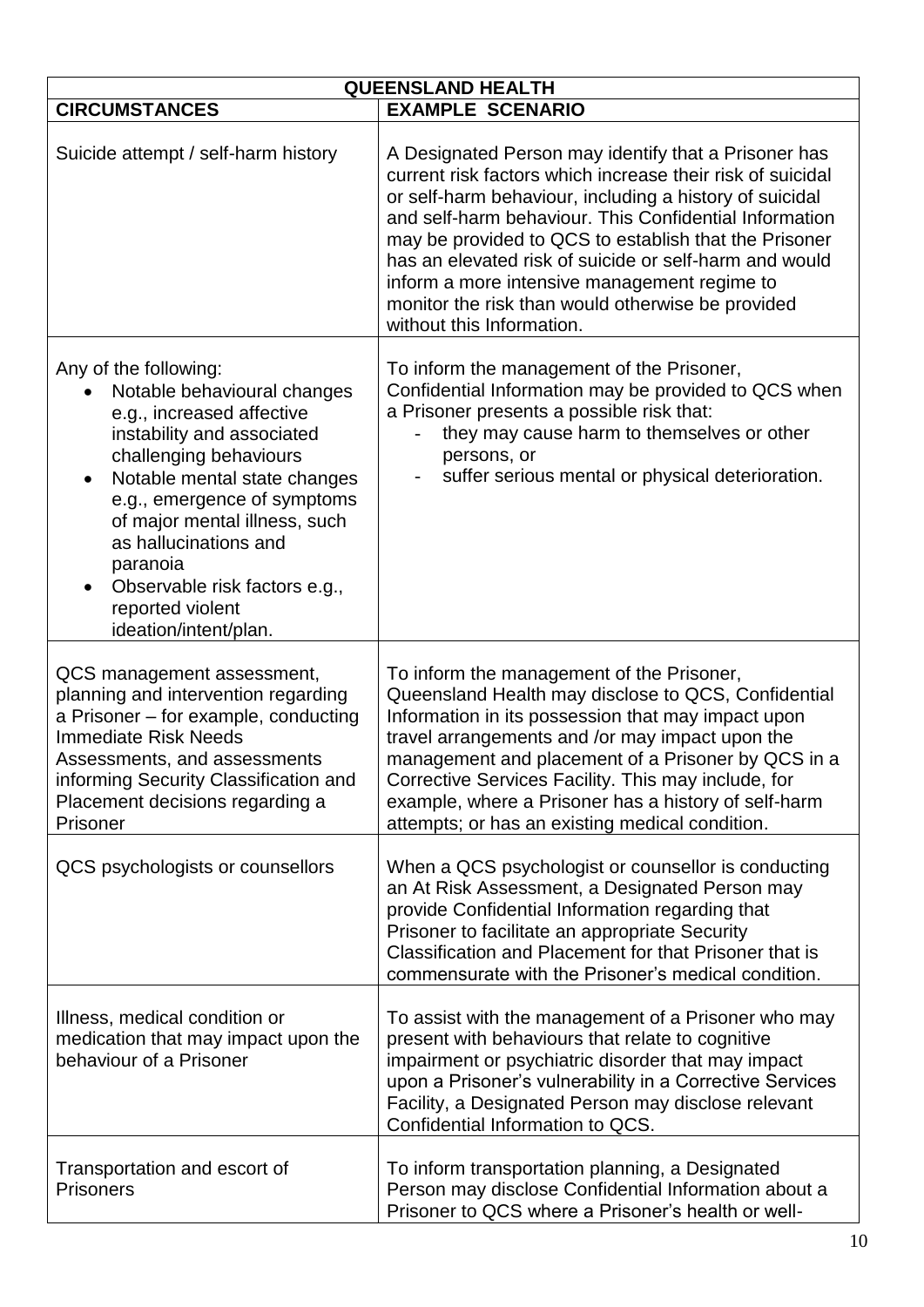|                                 | being; or the health and well-being of other Prisoners<br>or QCS officers, may be adversely impacted by the<br>transportation or escort of that Prisoner.                                                                                                                                                                                                                       |
|---------------------------------|---------------------------------------------------------------------------------------------------------------------------------------------------------------------------------------------------------------------------------------------------------------------------------------------------------------------------------------------------------------------------------|
| Death in Custody                | Confirmation of the deceased status of a Prisoner may<br>be provided to QCS to enable QCS to commence their<br>obligations regarding a Prisoner's Death in Custody.                                                                                                                                                                                                             |
| <b>Significant Health Risks</b> | To inform management decisions about the Prisoner,<br>Confidential Information may be provided to QCS when<br>a Prisoner's health condition requires specialised<br>management or self-monitoring equipment. This<br>includes, but is not limited to, when a Prisoner is at risk<br>of serious health consequences including death (e.g.<br>Prisoners with a Terminal Illness). |

#### 6.3. **Information provided by QCS to Queensland Health**

- 6.3.1 QCS Informed Persons may disclose Confidential Information about a Prisoner to Queensland Health pursuant to s.341 of the CS Act, and in accordance with relevant procedures and delegations.
- 6.3.2 Section 341(3) of the CS Act lists the circumstances in which Informed Persons can disclose Confidential Information about a Prisoner. QCS may disclose Confidential Information to Queensland Health for the purpose of this MOU in the following circumstances:
	- deterioration or significant changes in Prisoner behaviour or mental state;
	- self-harm or suicide concerns, or Prisoner being placed on suicide observations;
	- assault (prisoner either alleged victim or alleged perpetrator);
	- major psychosocial stressor experienced by the Prisoner (for example, death in family or relationship breakdown), or exposure to other potentially destabilising events (for example, participation in intensive intervention);
	- any mental health concerns;
	- any new charges or convictions;
	- sentence calculations (including offence and sentence details);
	- court outcomes (including pending court dates);
	- daily movement lists (including court escorts, medical escorts, reception and discharge lists);
	- planned or actual movements (for example, transportation or placement to another Corrective Services Facility / Health Facility or significant accommodation change);
	- Release Dates;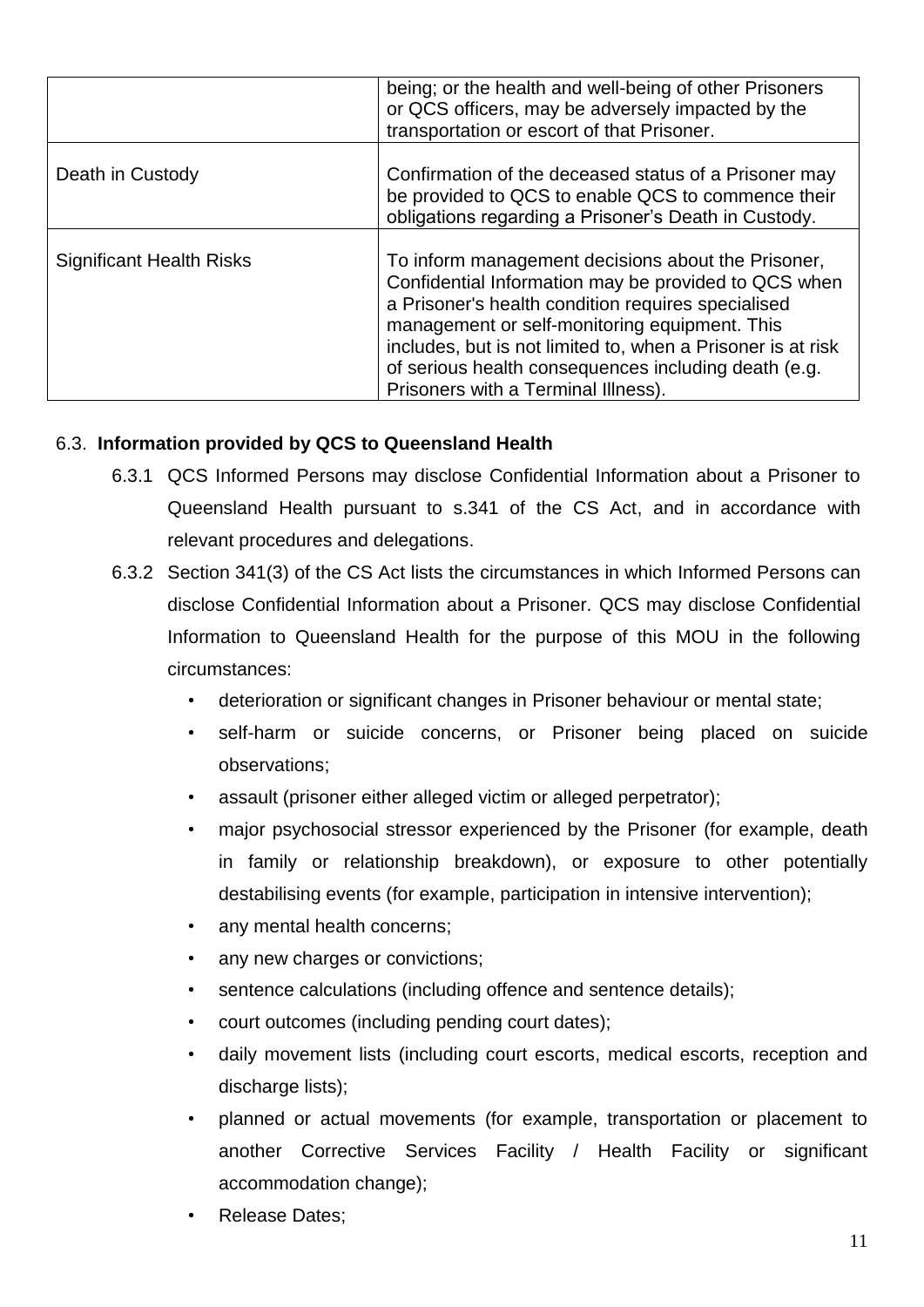- concerns about a Prisoner's risk of harm to themselves or towards others;
- child safety concerns, including, but not limited to, potential harm to children;
- Death in Custody;
- injuries that occur to Prisoners in Corrective Services Facilities and require treatment at a Health Facility;
- when a Prisoner is required to be taken to an Authorised Mental Health Service as a Classified Patient or on release:
	- Security Classifications and Placement assessments;
	- escape from custody risk assessments;
	- custodial breach / incident history (including violence risk).

## **7. NOTIFICATION OF BREACH**

- 7.1. If a Party becomes aware of any breach of this MOU that involves an unauthorised use and/or disclosure of Confidential Information that Party must:
	- i. immediately notify the other Party of that breach; and
	- ii. fully cooperate with the other Party when dealing with any unauthorised use and/or disclosure of Confidential Information; and
	- iii. use its best endeavours to immediately rectify the breach and prevent the recurrence of any such breaches.

## **8. VARIATION AND REVIEW**

- 8.1. This MOU may be varied by agreement between the Parties in writing. Any proposed alterations shall be raised and addressed through the Chief Executive of Queensland Health and the Commissioner, QCS.
- 8.2. The Parties agree that this MOU will be reviewed within 24 months of the date of its taking effect, and thereafter bi-annually on the anniversary of the initial review, or at such other time as may be agreed between the Parties.

#### **9. TERMINATION**

- 9.1. Either Party may terminate this MOU by giving the other party 28 days prior Notice in writing of its intention to terminate.
- 9.2. Where this MOU is terminated under Clause 9.1, the Parties agree to provide all reasonable assistance and cooperation necessary to ensure a smooth transition to a new working arrangement.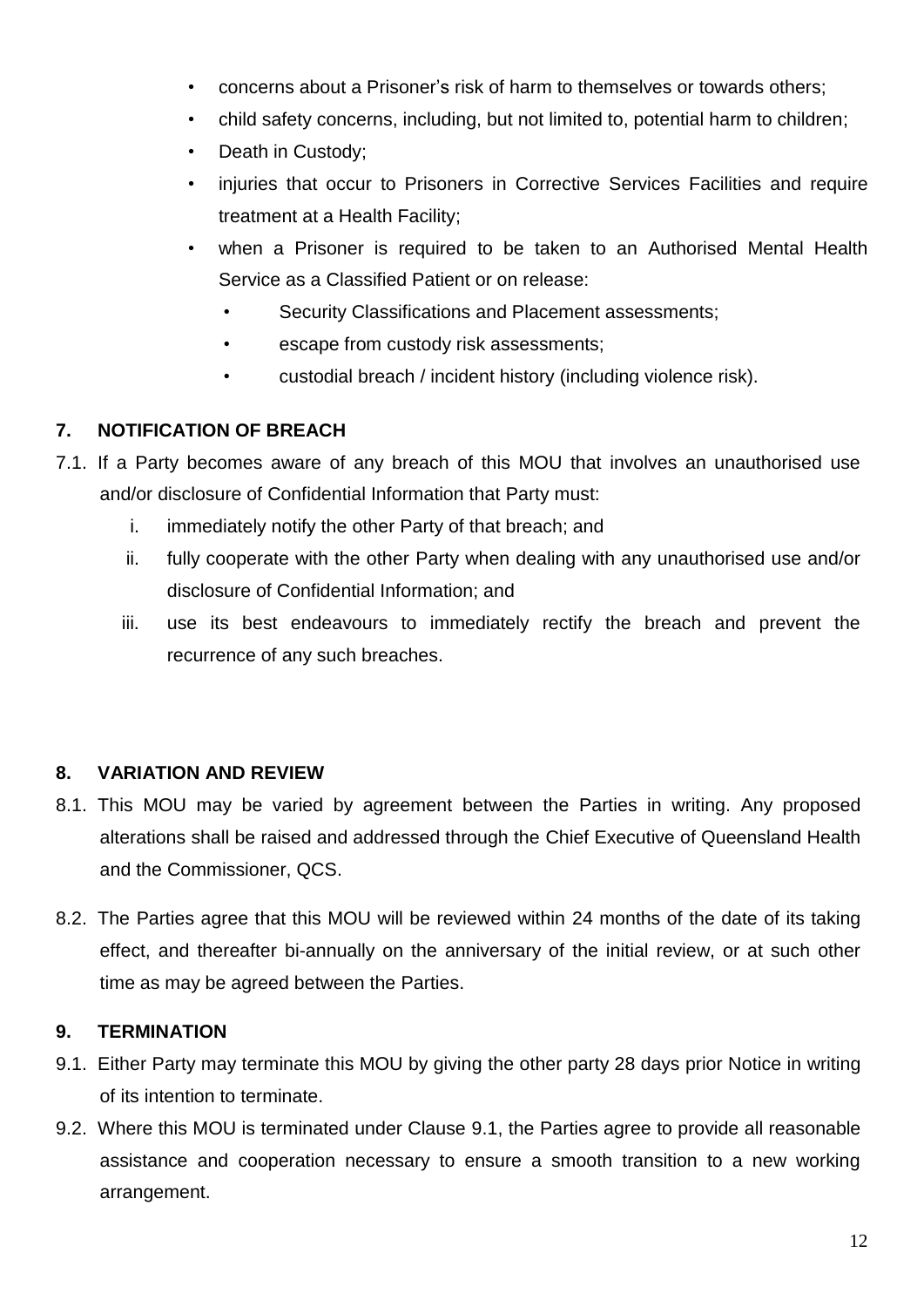### **10. DISPUTE RESOLUTION**

- 10.1.For any matter in relation to this MOU that may be in dispute, the Parties:
	- i. will use their best endeavours to resolve the matters in dispute at the workplace level in the first instance, between the Authorised Staff of Queensland Health and QCS;
	- ii. will, if the matter in dispute is not resolved in accordance with clause 10.1(i), refer the matter to the relevant contact person identified in the Operating Guidelines to this MOU for resolution;
	- iii. will, if the matter impacts on systemic or operational planning, refer the matter in dispute to the Steering Committee for consideration
	- iv. agree that during the time when the Parties are endeavouring to resolve the matter in dispute, the Parties will continue to comply with this MOU.

### **11. NOTICES**

- 11.1.Any Notice or communication given under clauses 8 or 9 of this MOU may be delivered to the other Party by way of:
	- i. registered post;
	- ii. ordinary prepaid post;
	- iii. by email; or
	- iv. by facsimile to the Parties facsimile number (as the case may be) notified by the Party from time to time.
- 11.2.A Notice or other communication given under or about this MOU is taken to be received:
	- i. if delivered personally, on the Business Day it is delivered;
	- ii. if sent by registered post, the date the Notice is signed for;
	- iii. if sent by ordinary post, six Business Days after posting;
	- iv. if sent by email, on the date recorded on the device from which the Party sent the email, unless the sending Party receives an automated message that the email has not been delivered;
	- v. if sent by facsimile, when the sender receives confirmation that the facsimile has been transmitted in its entirety to the addressee's facsimile number.
- 11.3.Unless otherwise advised in writing, the addressees for each Party are set out in the Operating Guidelines to this MOU and are available at:

https://www.health.gld.gov.au/publications/clinical-practice/guidelines-procedures/clinical[staff/mental-health/guidelines/info\\_share\\_opp\\_guide.pdf](https://www.health.qld.gov.au/publications/clinical-practice/guidelines-procedures/clinical-staff/mental-health/guidelines/info_share_opp_guide.pdf)